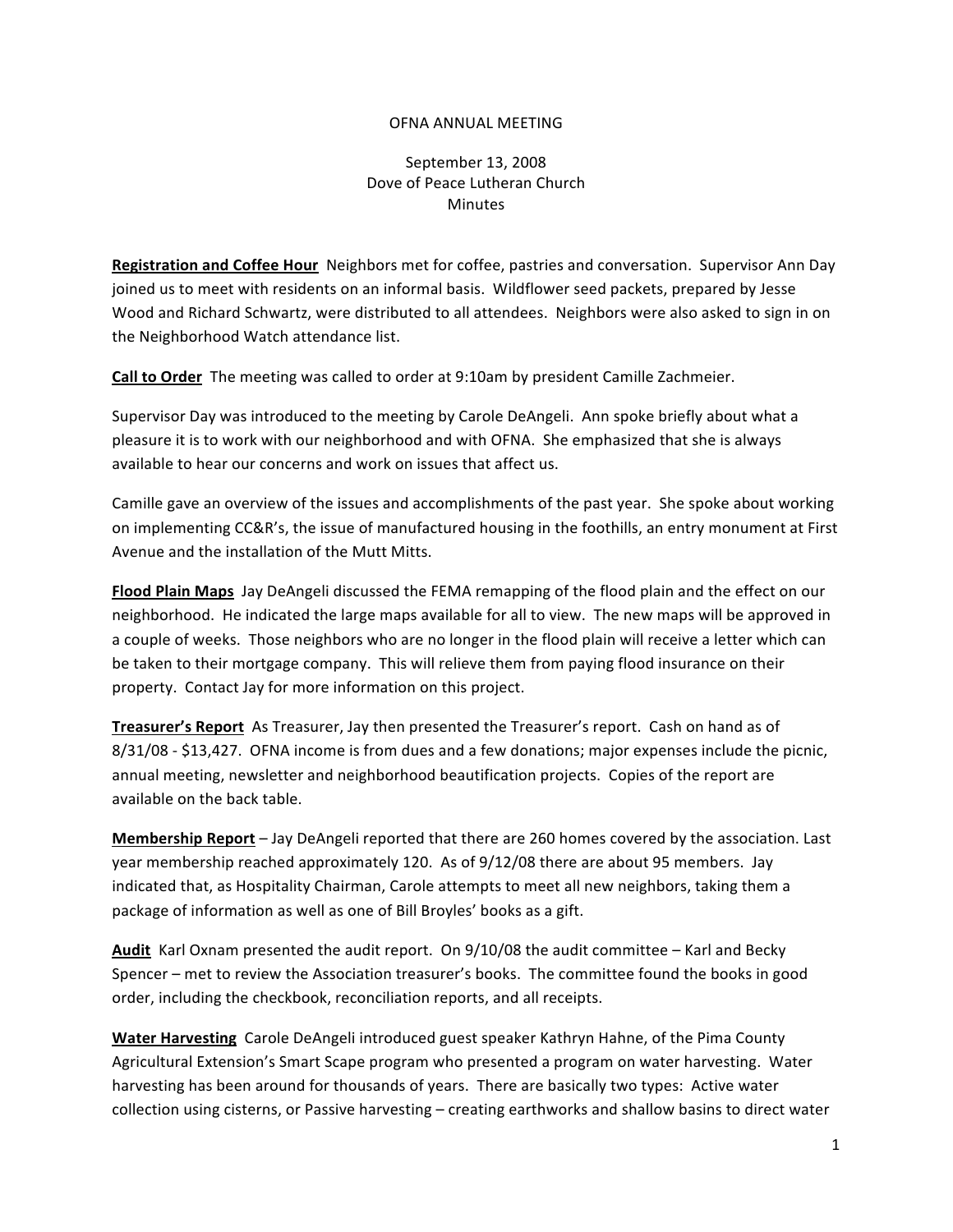for immediate use, not storage. The purpose of harvesting water is not for drinking or household use, but
for
landscape
maintenance.

Increasing
your
use
of
water
harvesting
can
reduce
your
dependence on
municipal
water.

Kathryn
spoke
of
stormwater
remediation,
(using
the
runoff)
and

bio‐retention
to filter water. Water can be stored in cisterns - which can be anything from large galvanized pipes to 50gallon barrels. Using the principles of xeriscape and thoughtful, intelligent water harvesting can make you independent of municipal water for landscape purposes. For the best success, start small and watch where water flows. Start with downspouts from your roof, directing water to a cistern or to highwater-use plants. Experience is best teacher. Classes at the extension service are free thanks to sponsors. Brochures are available on the back table.

Wildlife Certification Jesse Wood presented information on the Wildlife Certification Program of the National Wildlife Federation. As with many of us, Jesse chose to live in Oracle Foothills because of the preponderance of native plants and wildlife. He has become concerned with the trend of declining number
of
birds
and
bird
species
as
reported
by
the
Audubon
Society
Christmas Bird
Count
which centers
on
River
and
Oracle.

Jesse
feels
that
if
more
people
provide
food
and
habitat
for
birds,
the decline can be reversed. NWF provides guidelines and emphasizes a holistic approach. The certification focuses on providing native plants for seed, nectar, cover, as well as the horticulture aspects of gardening such as creating rain gardens (a garden solely dependent on rainwater). The NWF back yard certification program is nationwide. Their  $2^{nd}$  program includes certifying entire neighborhoods if a certain percentage of yards in the area are certified. One of few in such certifications in the nation is right
here
in
Tucson
‐
Sweetwater
in
Foothills,
which got
local
and
national
coverage.

Jesse
indicated that certifying an entire neighborhood would not be easy, but quoted Thomas Edison - "Lots of people miss opportunity because it comes dressed in overalls and looks like work." If you are interested in individual or neighborhood certification, get in touch with Jesse. Questions from the audience: 1) What does certification mean for a neighborhood? Jesse suggested that we start with individuals. It entails meeting 5 criteria – food, water, shelter, cover for raising young and sustainable gardening. You apply for certification, pay a \$15 fee and receive a nice plaque. For a neighborhood - 15-20% of the homes must be certified in addition to two public areas and public outreach. 2) What species have declined and how is it determined? A one-day sample is taken annually by volunteers, counting the number of birds
per
species
sighted.

Website Jesse Wood also spoke on the OFNA Website. Although it was functional in past, it is currently dormant.

The
future
is
up
to
the
membership.

Jesse
and
Richard
Schwartz
are
looking
for
volunteers
to work on one page. Travis Wheeler will oversee and do instruction. Suggestions for pages: moms; board of directors; newsletter, both current and archived; calendar of events; Reaters, recommendations; photos; Neighborhood Watch; picnic. We pay \$10 per year to maintain the domain name. Input is needed
from
neighbors.

Contact
Jesse
or
Richard.

Secure Mailboxes Richard Schwartz introduced Al and Betty Davis who sell secure mailboxes. Al stated that Arizona is number 1 in the country in identity theft. We are most vulnerable where mail is delivered. Their mailbox is a passive security device, requiring no electricity. Mail drops to bottom and is retrieved through a locking door. Cost is approximately \$515. These units are extremely durable, made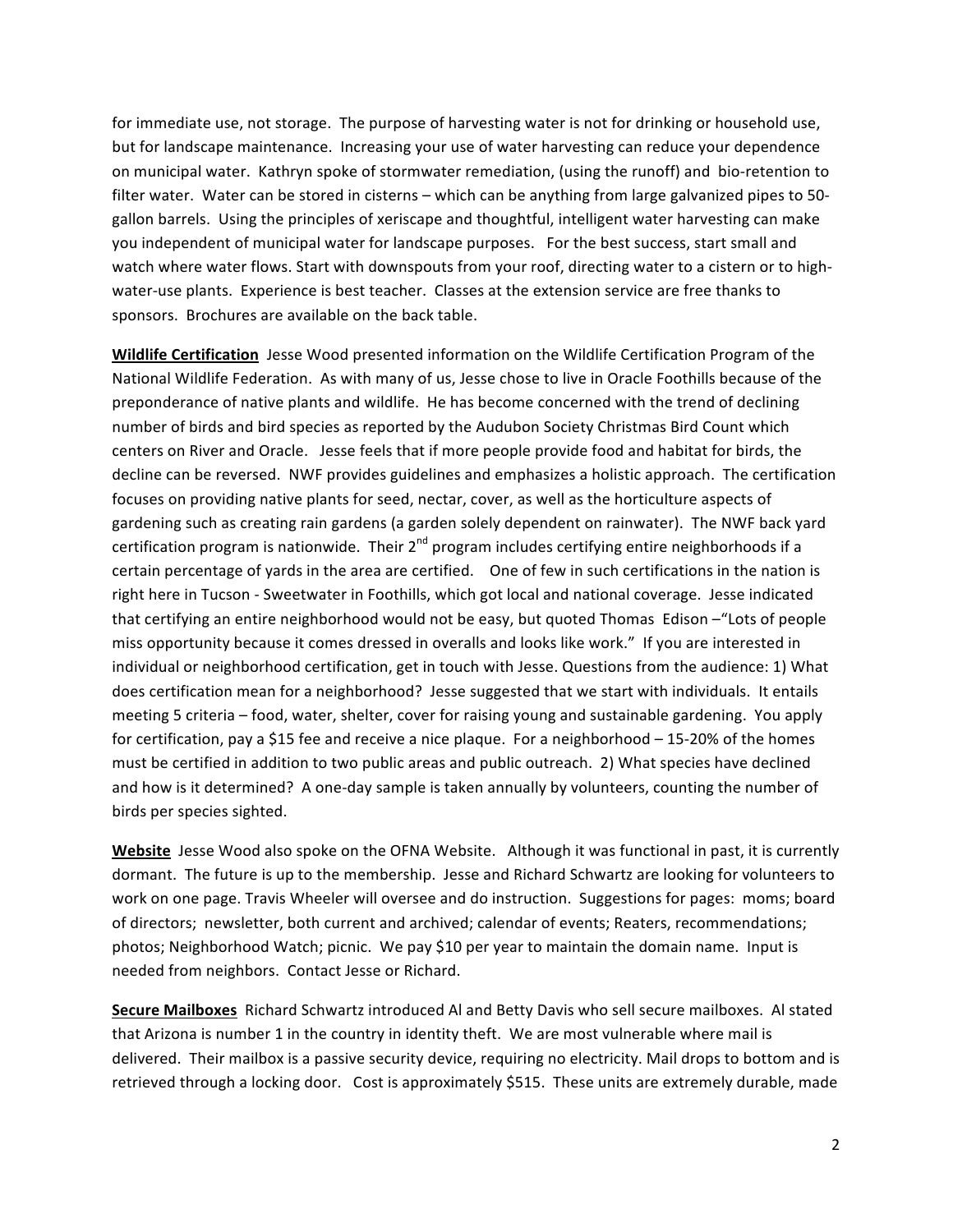of
steel
and
weighing
over
50lbs.

Their
company
is
local,
located
in

Sahuarita.

Delivery
takes
8‐10
days. Models
and
brochures
were
available.

**CCR'S** Richard Schwartz covered the issue of CCR's. The ones currently being prepared are designed to address one issue only - manufactured homes. These restrictions would not affect anything currently in existence. The Board is working on an exception for storage units, 144 sq. ft or less. The Board will need volunteer help for getting signatures. Each signature must be notarized. The Board will probably divide names and get neighbors together to sign. Enforcement will be by legal action. These CCR's will protect your property on neighborhood basis. The Genematas family attorney has been providing legal service on
this
project
at
no
charge
to
OFNA.

Manufactured Housing Carole DeAngeli discussed her work on the Pima County Manufactured and Affordable
Housing
Strategy
Committee.

The
Committee
consists
of
representatives
from
all
Supervisor districts as well as stakeholders from manufactured housing, neighborhoods, affordable housing nonprofits,
and
Pima
County
planning
staff.

Any
recommendations
made
by
the
committee
must
be approved by Planning and Zoning and then the Board of Supervisors. The committee has eliminated CR-1 zoning from consideration for manufactured housing and is now considering options for smaller properties in CR-3, 4 & 5. The first areas selected will most likely not be in Ann Day's district. Carole will continue to keep us updated on the progress of the committee. She emphasized that there is no guarantee
that
manufactured
housing
will
not
be
legalized
in
our
zoning
in
the
future.

Neighborhood Watch Carolyn Hoenig introduced herself as the Neighborhood Watch Area Leader and asked to be contacted by anyone with questions, concerns or crime reports, 887-3815. She will answer questions,
follow
up
on
burglary
cases,
determine
who
to
contact
and
the
follow
the
disposition
of cases. She emphasized the importance of letting neighbors know when you're away, and of also watching
their
house in
return.

Neighborhood Picnic As this year's picnic coordinator, Camille, announced the date, welcomed all neighbors to come and asked for volunteers. This year the picnic will be on Saturday, October 25<sup>th</sup>, in the
wash
next
to
220
E.
Yvon
Drive.

Board of Directors Election Jay DeAngeli, this year's nominations chairman, introduced the current board of directors, and then spoke of those who would be retiring. Sig Eisner, the longest serving director, Barbara Schuessler, Greg Smith, Gene Isaac and Travis Wheeler will all be leaving the board this year. The slate for '09 includes three new candidates - George Grimm, Angelo Dellacona and Marianne Richardson. Jay then called for nominations from floor. Don DeYoung volunteered to serve. Don lives on
Canyon
View
Drive
and
is
a
recently
retired
veterinarian.

It
was
moved
and
seconded
that
the
slate be accepted. The voice vote in favor was unanimous. The new Board of Directors for 2009 (which begins as of this date) will be: Jay DeAngeli, Angelo Dellacona, Don DeYoung, George Grimm, Sharon Laird, Scott Odom, Karl Oxnam, Carolyn Redmore, Marianne Richardson, Tom Scarborough, Richard Schwartz,
Becky
Spencer,
Jesse
Wood
and
Camille
Zachmeier.

**Comments from neighbors** Diane Foray said she would like to recognize Carole DeAngeli for all her contributions,
and
especially
the
weekly
e‐mails.